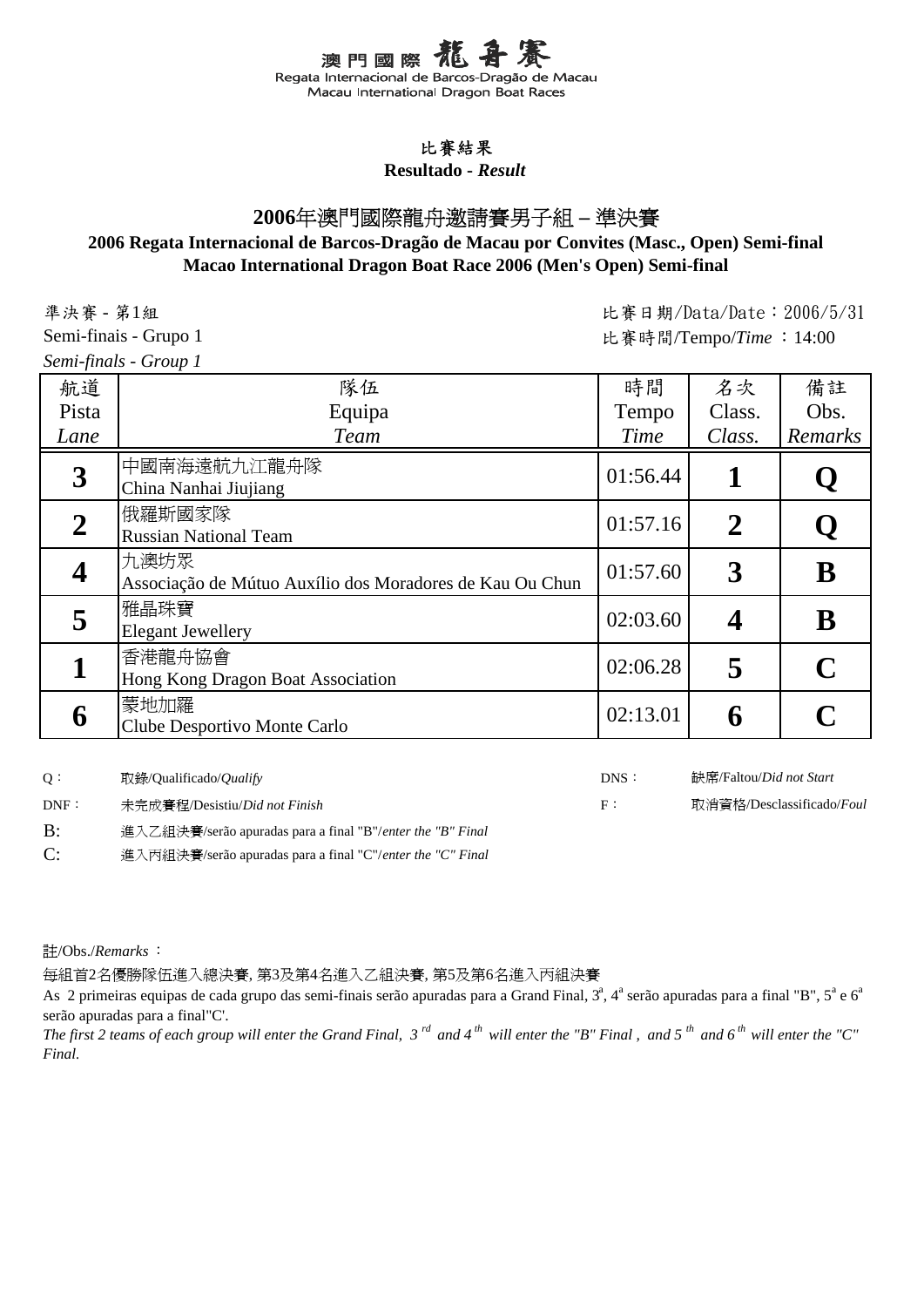澳門國際 Regata Internacional de Barcos-Dragão de Macau Macau International Dragon Boat Races

#### 比賽結果

**Resultado -** *Result*

# **2006**年澳門國際龍舟邀請賽男子組 **–** 準決賽

### **2006 Regata Internacional de Barcos-Dragão de Macau por Convites (Masc., Open) Semi-final Macao International Dragon Boat Race 2006 (Men's Open) Semi-final**

比賽日期/Data/Date:2006/5/31 比賽時間/Tempo/*Time* :14:15

準決賽 - 第2組

Semi-finais - Grupo 2

*Semi-finals - Group 2*

| 航道    | 隊伍                                                      | 時間       | 名次             | 備註          |
|-------|---------------------------------------------------------|----------|----------------|-------------|
| Pista | Equipa                                                  | Tempo    | Class.         | Obs.        |
| Lane  | <b>Team</b>                                             | Time     | Class.         | Remarks     |
| 3     | 菲律賓國家隊<br>Philippines National Team                     | 01:57.52 |                |             |
|       | 澳門治安警察局<br>Corpo da Polícia de Segurança Pública        | 01:58.04 | $\overline{2}$ |             |
|       | 紐約DCH龍舟隊<br><b>New York DCH Dragons</b>                 | 02:02.27 | 3              | $\mathbf B$ |
| 5     | 民政總署<br>Instituto para os Assuntos Cívicos e Municipais | 02:03.31 |                | B           |
|       | 金沙<br>Sands - Venetian Macau Limited                    | 02:05.95 | 5              |             |
| 6     | 加義體育會<br>Associação Desportiva Ka I                     | 02:10.37 | 6              |             |

| O :              | 取錄/Oualificado/ <i>Oualify</i>                             | DNS : | 缺席/Faltou/ <i>Did not Start</i> |
|------------------|------------------------------------------------------------|-------|---------------------------------|
| $\mathsf{DNF}$ : | 未完成賽程/Desistiu/ <i>Did not Finish</i>                      | E :   | 取消資格/Desclassificado/Foul       |
| B:               | 進入乙組決賽/serão apuradas para a final "B"/enter the "B" Final |       |                                 |

C: 進入丙組決賽/serão apuradas para a final "C"/*enter the "C" Final*

註/Obs./*Remarks*:

每組首2名優勝隊伍進入總決賽, 第3及第4名進入乙組決賽, 第5及第6名進入丙組決賽

As 2 primeiras equipas de cada grupo das semi-finais serão apuradas para a Grand Final,  $3^a$ ,  $4^a$  serão apuradas para a final "B",  $5^a$  e  $6^a$ serão apuradas para a final"C'.

*The first 2 teams of each group will enter the Grand Final, 3 rd and 4 th will enter the "B" Final , and 5 th and 6 th will enter the "C" Final.*